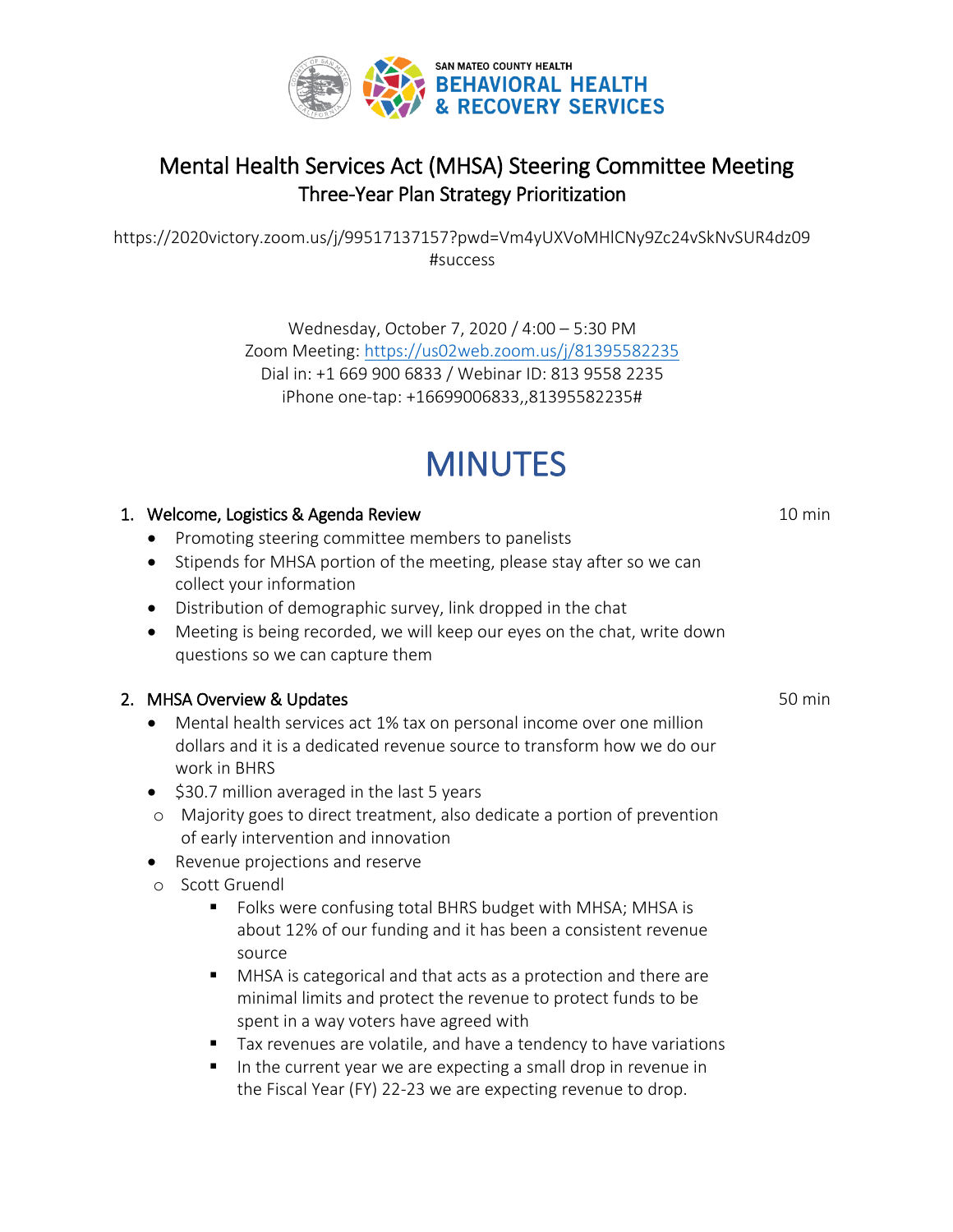

- We have a spike in FY 20-21, because tax collection was pushed back to July, including for millionaires. It looks like there is a spike in revenues when it is money that would have been collected in FY 19-20.
- FY 22-23 there is a projected \$5 million gap, the difference between projected \$27 million revenue and \$32 million in expenditures.
- We have about a \$9 million increase in the reserve, because of the way revenue has been spent, even with the \$5 million expected gap.
- We have not projected out past FY 22-23, more to come and hopefully things begin to recover, the tax is retrospective is back on the year that has occurred. We will live with the impacts of COVID 19 for a while, even as economy improves.
- o Questions
	- Stephanie: Is it such a dip because millionaires are making less or out of work, how are they affected by COVID.
	- Answer: We do not know the answer to that immediately. This is revenue on individual tax payers so, the current projection is that millionaires will be impacted.
	- Jean: I don't fully understand the dip in revenues for the FY 22-23, why isn't that in the FY 21-22 year with people being out of work. Why is the revenues almost sustained but then crashes?
	- Answer: Delay in the collection of taxes. There is this false spike then there looks like there is a decline in FY 21-22 which should have looked like a steady source. There are also adjustments made with a 2-year lag. In FY 19-20 there was better economic growth than projected, so the adjustment is seen in FY 21-22.
	- Randall: Mild to moderate will no longer be served, has that been integrated into these calculations and the lowering of cost of providing services. Has that been integrated in what we have looked at and use of prevention and early intervention?
	- Answer: Mild to moderate and de-delegation to the health plan would not affect MHSA revenues. Prevention and Early intervention occur on a community level and to community-based organizations serving mild to moderate patients. No direct line from mild to moderate and MHSA. In our budget, we were spending more on mild to moderate than we were earning, so that loss will no longer be on the books.
	- **•** Questions from chat for the increased revenue years, why we don't we carry over the surplus?
	- Answer: That is exactly what we are doing with the surplus.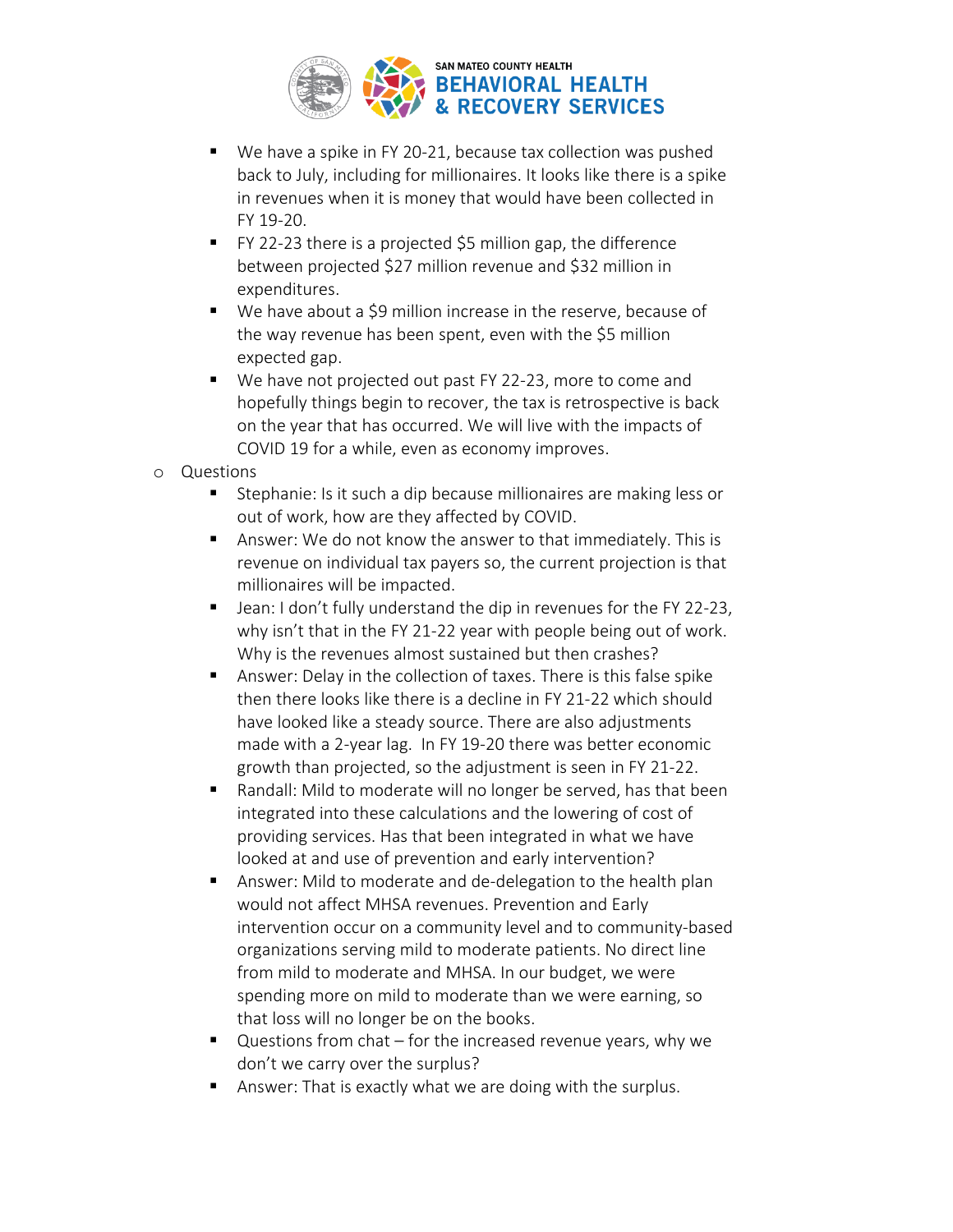

- Lana: Pie chart in the initial slide, what is in the "other" category in the budget?
- Answer: It is a number of things, mostly grants like whole person care. Still funds a number positions today.
- Randall: Wanted to make a comment regarding the idea that was discussed in town meeting about the budget. Some confusion about the entire system and the MHSA. We see that MHSA is about 12%. One of the great things about that funding, not only can it be changed quicky, we have various categories that funding can be directed to and with more flexibility. That's why participation is so important we have more say on how that money is spent as opposed to the entire budget.
- Answer: MHSA was set up to be stakeholder driven. It is intended to transform our mental health system. It is based on input from people and public and they have a lot of say in this part of this part of budget. The overall budget, there is a lot of say but, that primarily happens at the Board of Supervisor's level. MHSA is a steady funding source even while volatile.
- We are one piece of the big picture, sometimes it seems that MHSA should be everything, but it is only a part of the big picture.
- Status on one-time spend plans
- o Doris Estremera
	- Update on the \$12.5 million three-year plan for one-time spending. We put it together with your input, we have marked items that are in progress. Some items have been delayed or not started such as capital facility projects due to COVID-19.
	- The other not started are programs that require a planning process and a bidding process, such as the trauma-informed systems and supported employment program.
	- For the \$5 million COVID-19 One-time Spend Plan...All in progress and we launched technology supports this month. We are training peer and family partners, so they feel equipped to support clients as distributing the devices, help them navigate through apps, doxy.me for appointments, etc. We hope devices start getting distributed by beginning of November.
	- Two projects have not started, alternative care sites, providing beds for individuals for those who test positive for COVID-19 and the hotel program. At that time unable to place clients in existing sites, for those with mental health conditions or substance use.
- Innovation projects
- o Submitted to the state in February. One approval and are moving forward with a Request for Proposal (RFP) on the social enterprise café, a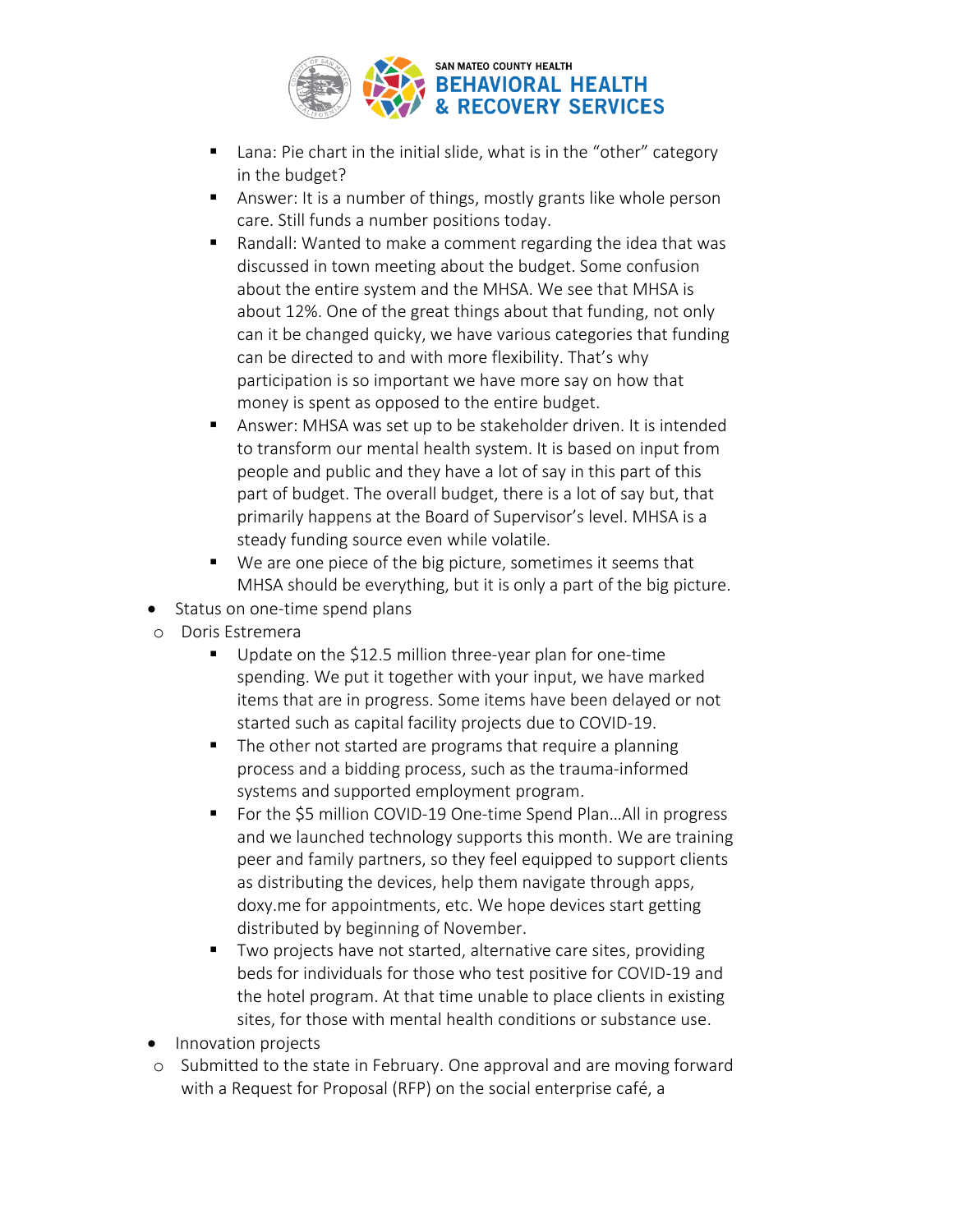

proposal for Filipinx community around culture and wellness as a protective factor for mental wellness.

- o The Addiction Medicine Fellowship did not get approved, the reason cited was that it was not innovative enough. It's a tough one to take, and we are working to give feedback to State. It meets the legislation requirements as reviewed by the OAC staff but, not approved by the commissioners.
- o Prevention early intervention services in low income housing and PIONEERS project we will find out soon if they are approved.
- o Older adult prevention and economic stress project withdrew.
- Coastside Multi-Cultural Wellness Program
- o This project is from our last 3- year plan. It was delayed yet, a great example of a delay that led to something beautiful and amazing. We went back to the community and heard from folks themselves. Office of Diversity and Equity (ODE) staff, family partners and interns went into the community and asked what the need is, what are the barriers, the strengths. What would make this project meaningful?
- o ALAS is the organization that received the award and started the Cariño project providing mental health wellness and culture to the coastside region, you can see the ribbon cutting linked on the MHSA website.
- Youth Crisis Intervention Strategy
- o This project was also delayed, and it gave us time to integrate the project better and we brought it to the MHSARC Youth Committee to work through it.
- o It is about intervening before a crisis becomes life threatening and law enforcement is involved to minimize trauma. The response team involves a clinician and family partner (no law enforcement).
- o This flowchart shows all that we had to consider, County Office of Education participated and connected what happens at the schools
- o Ziomara Ochoa- Deputy Director: for the youth crisis response program another initiative that has come though the state is FURS, that was passed in July and it requires emergency response program for foster youth or former foster youth. It is a collaboration with child welfare, juvenile detention, and behavioral health. The State mandate is part of a continuum of care reform, looking to sustain foster care in placement. Help bring response and support to foster care families in that moment to prevent them from going to another foster home or residential program
- o We will merge these two efforts together the crisis response and FURS requirement
- o Questions: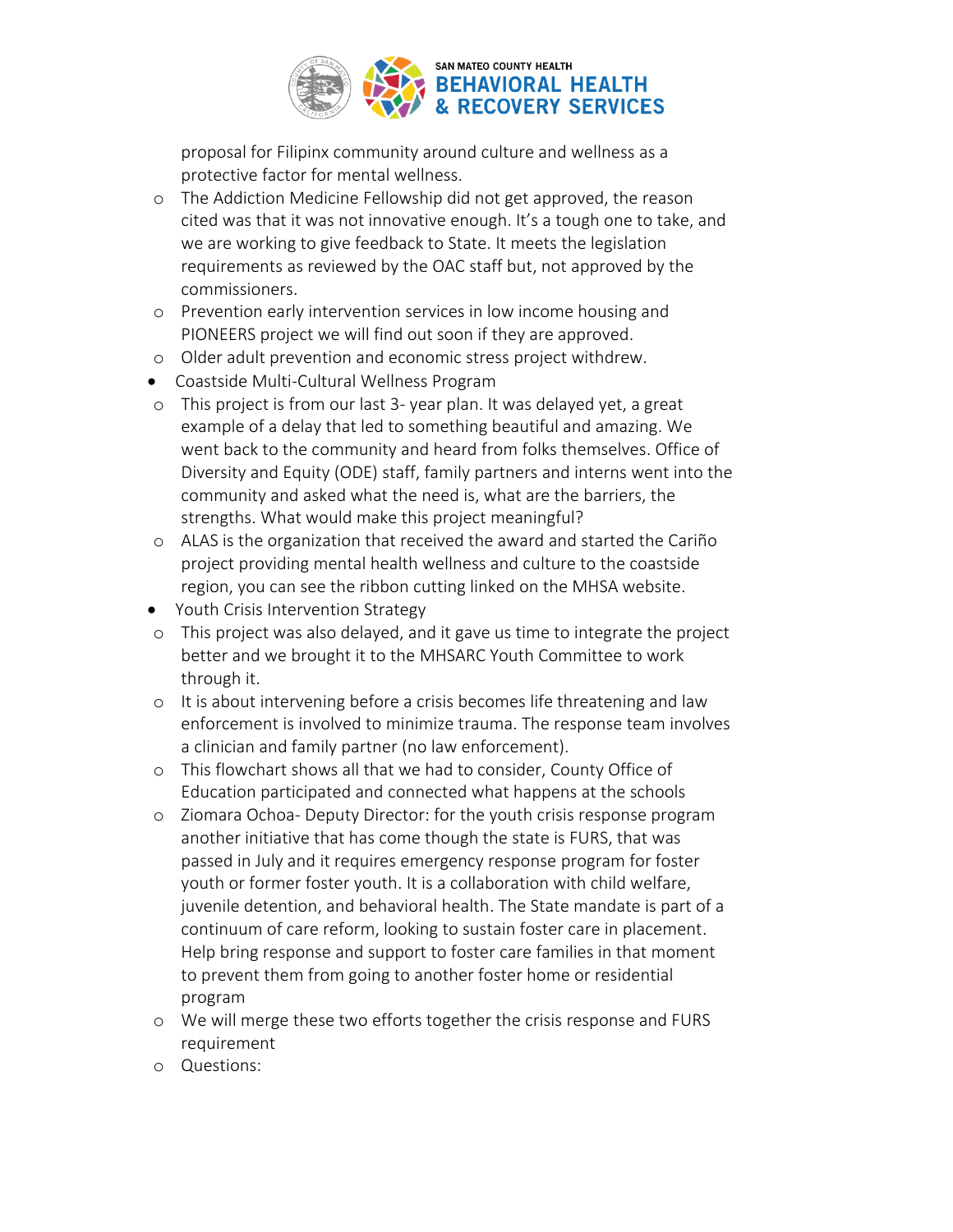

- Do MHSA funds, pay for peer and family worker positions and salary? Will peer workers be provided tablets to use?
- Answer: MHSA funds 19-20 peer workers across the BHRS system. The tablets will be at sites if Peer Staff need tablets that's something that can go to IT. We can follow up on this, if its for the clients we will make it happen.
- How many tablets have been given to clients? How are they distributed?
- Answer: Will be distributing in November. Tablets are prioritized for onsite locations, they go to residential places like board and cares. The phones will go to clients so it's the clinicians and family partners that will let us know. If client cannot access a phone or data plan to participate in services, they qualify.
- What happens to the funds for the addiction medicine fellowship?
- Answer: It needs to be allocated or we will lose the funding in 3 years. The money will roll into the next project that gets approved. If we are at risk for reversion, we will plan again for new projects.
- Can you tell me how much focus was on young children in the youth crisis strategy development? For exampled 5-11?
- Answer: Cover all the age ranges 0-18. Whoever is in these rolls will have the knowledge to serve youth with the various age ranges. One of the goals is to respond to the school needs which include young children.
- Is there any movement in creating ER beds for children 12 years old?
- Answer: Not in the budget currently. If we had to, we would contract at that time
- When is the older adult project delayed until? Why are there no youth peer support workers in the youth crisis?
- Answer: There are youth peer support workers in the youth crisis strategy. Older adult services not ready to take on the project and will keep you all posted.
- With COVID increasing mild to moderate mental health in just about everybody, I wonder if not focusing on this population is a good idea? Where do they go now?
- Answer: Our prevention and early intervention is generally population focused, especially individuals that may not engage in mental health treatment. We rely on community-based organizations so you may be outreached to our services and not know it. Capture folks not identified as mild to moderate or SMI.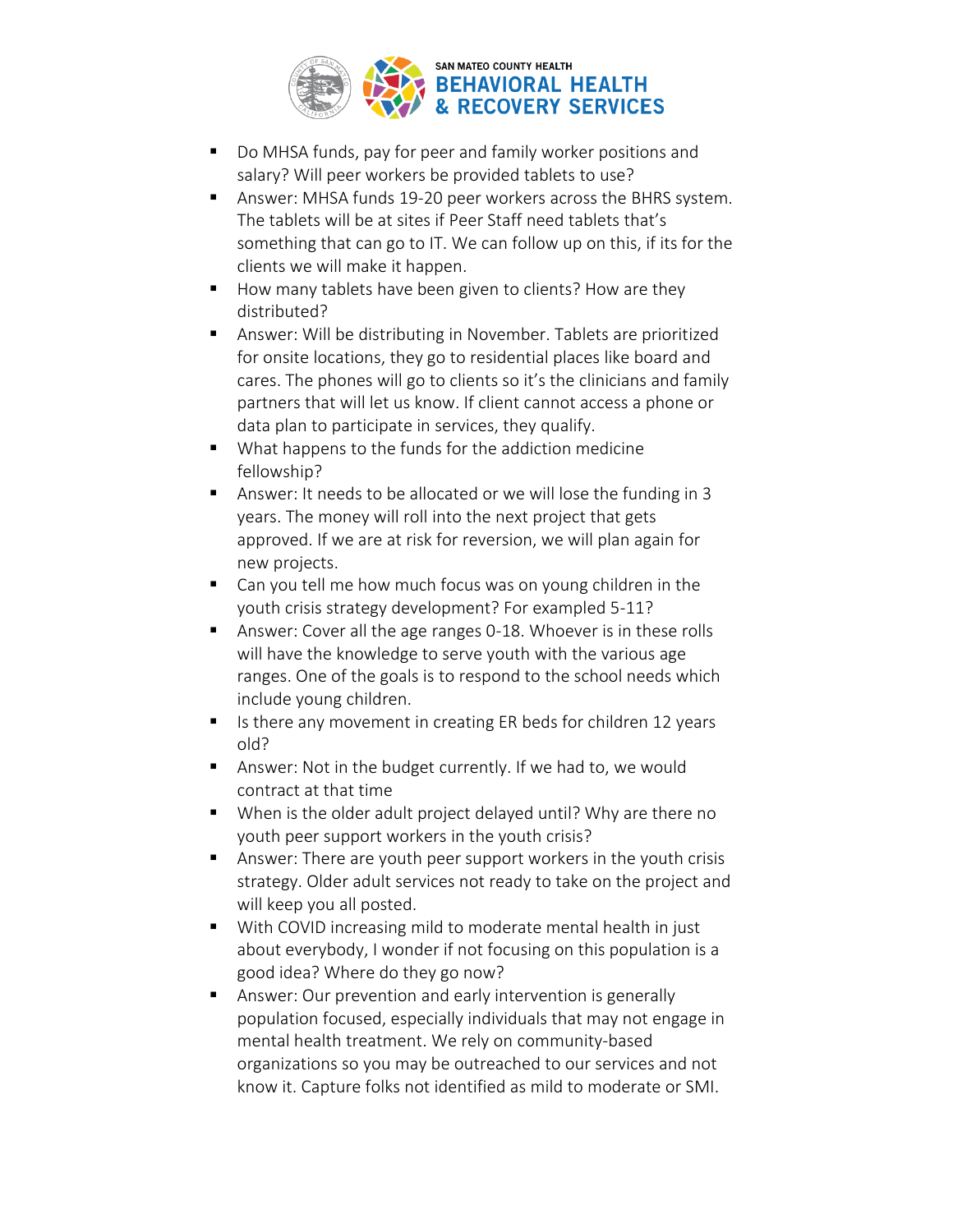

- Randall: Could you go back to the flow chart slide? Having had some good experience with mental health, child protective services. I would like leadership and everyone else involved to look at the idea for the part of this chart that says life threatening? As far as children are concerned everything is life threatening. Please expand the definition of life threatening. Reduce symptomologies that will require an action.
- Answer: We appreciate that feedback. One thing to highlight, but part of the action is the response to the crisis line worker that would then escalate the situation. Every concern should be considered as urgent. There will be a flow chart of how it will be addressed. We will continue to work on it as far as what the flow would be.

#### 3. MHSA Steering Committee Restructure

- Motion to implement new structure
- o The MHSA legislation requires that commissioners review the MHSA three-year plan, annual update and any changes made to program and expenditures as part of the plan and provide input.
- o What is not in the legislation how we structure the community input, even this steering committee.
- o We need more time; MHSA meetings feel very rushed and we've heard from stakeholders that things are going over their head and we cover too much information.
- o We would want to do a motion to not require all MHSARC commissioners to be on the steering committee.
- o Separate out the MHSA steering committee from the commission, the commission would send liaisons to participate in the MHSA steering committee. That commissioner will report on MHSA to the rest of the Commission.
- o The MHSA Steering Committee would vet and spend more time with issues/recommendations, make a motion to the commission then the liaison bring it to the commission for a vote
- o We could hold more than 2 meetings per year where we could do quarterly basis
- o Questions/comments:
- o Full support for meeting 4 times per year, 2 meetings per year is not enough
- o Increase minimum to 2 MHSARC liaisons instead of a minimum of 1
- o All commissioners need to be at the Steering Committee, having 2 or 3 commissioners is a disservice to the people of San Mateo County, minimally a quorum should be met at steering committee meetings

15 min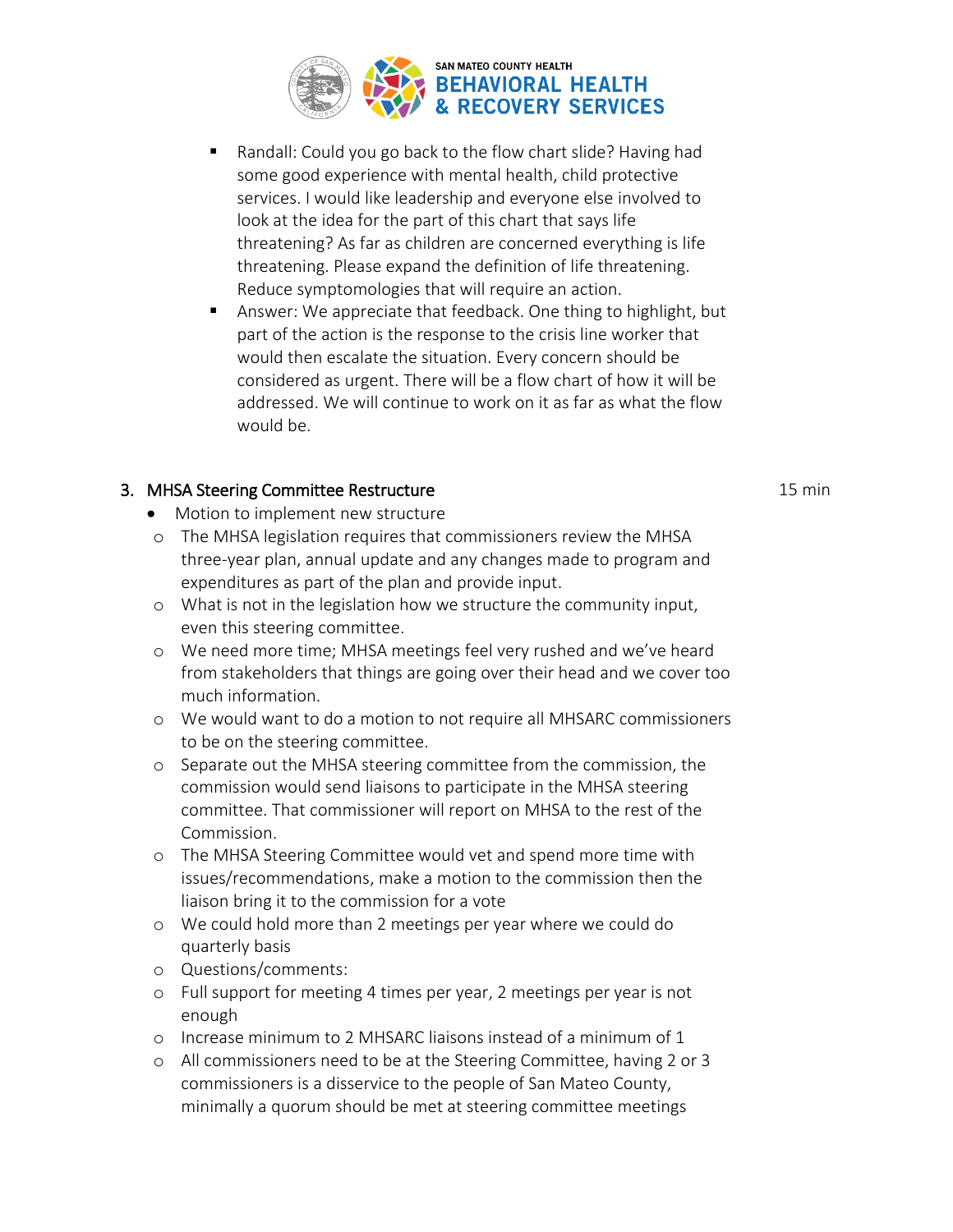

- o As many commissioners can go if they wish
- o We will not make a motion now; the commission will vote at the next meeting

#### 4. MHSA Planning - How to Get Involved

10 min

- Moving forward when MHSA needs more of a planning process, we are going to leverage our planning committees
- Subscribe to the MHSA website
- Attend standing committees that take on a project
- MHSA steering committee feedback survey

#### 5. Adjourn

\* Public Participation: All members of the public can offer comment at this public meeting. During the meeting, participants will be muted and share screen and chat will be disabled to prevent background noise and disruptions. The host(s) will unmute one participant at a time during the Q&A and Public Comment portions of the meeting. If you would like to speak, please click on the icon labeled "Participants" at the bottom center of the Zoom screen then click on "Raise Hand." The host(s) will unmute you in the order in which the hand raise notification is received. Please limit your question/comments to 1-2 minutes, the host(s) will be monitoring the time. The meeting will be recorded.

Questions and public comments can also be submitted via email to [mhsa@smcgov.org.](mailto:mhsa@smcgov.org)

\*REMINDER – Please Complete the Steering Committee Feedback Survey [https://www.surveymonkey.com/r/MHSA\\_MtgFeedback](https://www.surveymonkey.com/r/MHSA_MtgFeedback)